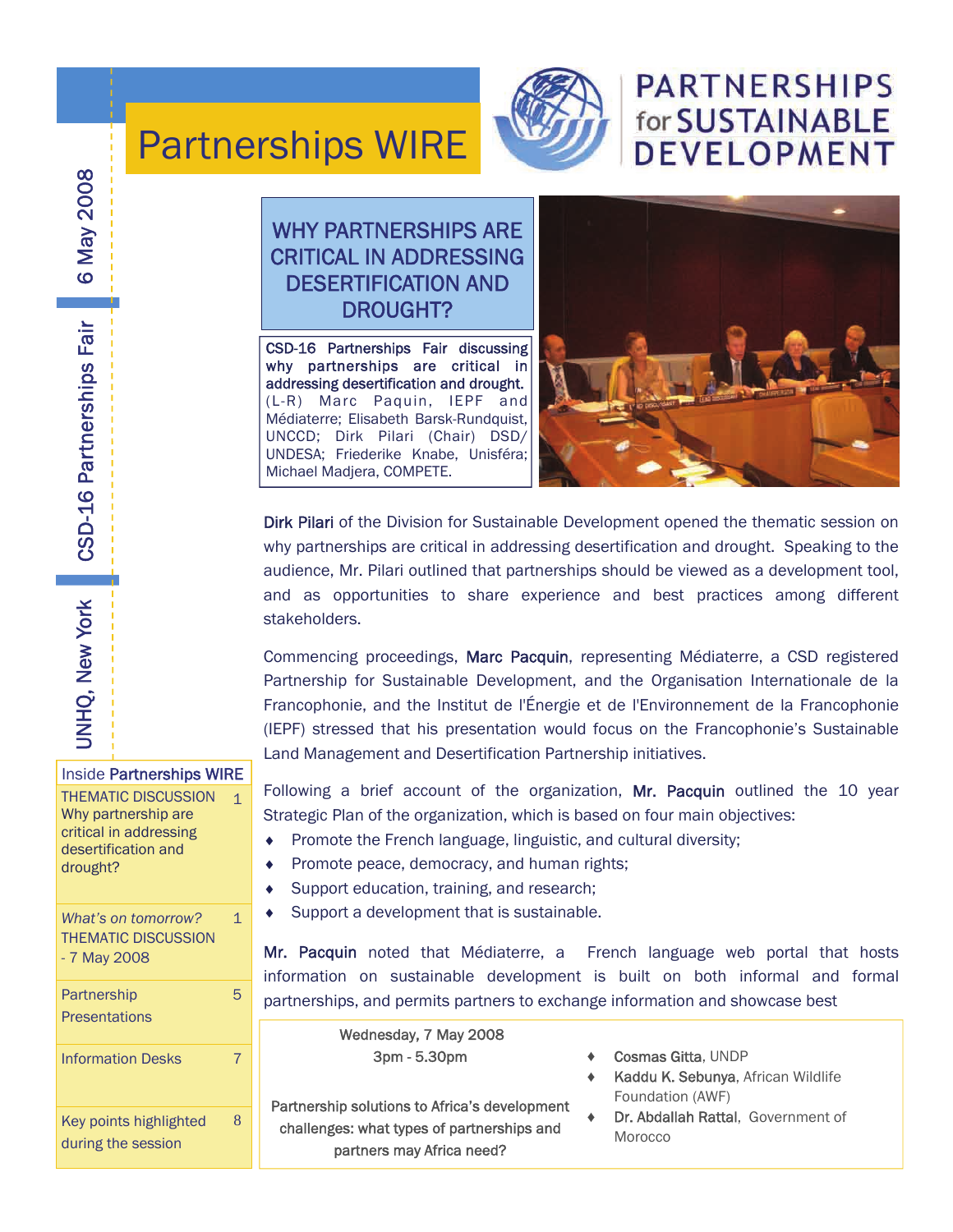

#### **PARTNERSHIPS** for SUSTAINABLE DEVELOPMENT

practices to the burgeoning French-speaking web audience. He continued by stressing the importance of having a dedicated web portal focusing on development issues in French, advancing that it is critical for the Francophonie to keep abreast with new developments in sustainable development policy and practice. To underscore this point, Mr. Pacquin presented a Google results page from the previous day, which highlighted the primacy of Médiaterre on sustainable development issues in French. In a similar Google search test for desertification issues in French, Médiaterre also led the results. Mr. Pacquin emphasized that the website had become a central element of the partnership, and in order to bridge the digital divide, the web portal was programmed with a low speed production, which is critical, given



Marc Pacquin (left), representing Médiaterre and the IEPF, presents the Francophonie's Sustainable Land Management and Desertification Partnership Initiatives.

Médiaterre is an important website for the **Francophonie** to keep abreast with new developments in sustainable development

CSD-16 Partnerships Fair 6 May 2008

CSD-16 Partnerships Fair 6 May 2008

Marc Pacquin

that many of the Francophonie are based in economically disadvantaged African countries. Commenting on how the success of the website is measured, Mr. Pacquin opined that the basic premise was for the website to provide accurate and current information on sustainable development issues. He noted that on average, over 1,000 web pages are read daily on the Médiaterre website. Briefly turning to the Francophonie Networks on Sustainable Land and Forest Management, Land Degradation and Desertification, Mr. Pacquin highlighted that partners included a network of the United Nations Convention to Combat Desertification francophone country Focal Points, and other francophone stakeholders. Similarly to Médiaterre's objective, the aim of this partnership is to share information and develop capacity-building through partnerships to a francophonie audience. Mr. Pacquin outlined that tools had grown to include a website, list-serv and events held in conjunction with international meetings. In concluding his presentation, Mr. Pacquin identified five key lessons learned, which are highlighted in Table 1.



Participants at the thematic session on partnerships and desertification and drought.

#### Table 1: Francophonie's Partnership Initiatives - Key Lessons Learned, Marc Pacquin

- ♦ Importance of breaking the isolation of Southern partners through their involvement in networks and partnerships;
- ♦ Importance of bridging the electronic divide;
- ♦ Importance of bridging the language divide;
- ♦ Importance of South-South partnerships;
- ♦ Importance of linking policy makers, academics/scientists and actors on the ground.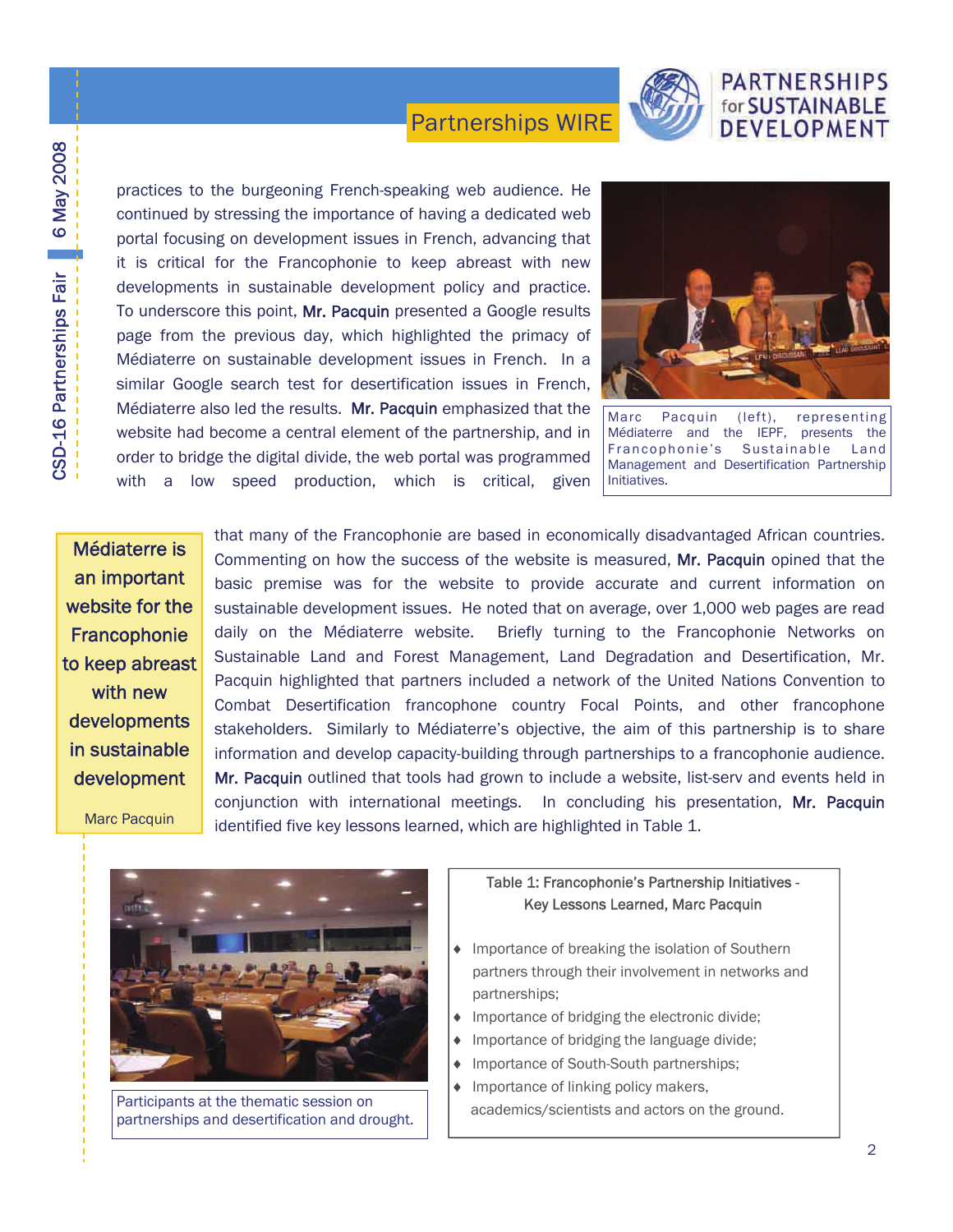#### PARTNERSHIPS for SUSTAINABLE DEVELOPMENT





Michael Madjera (left), presenting the work of the COMPETE partnership.

Respresenting the Competence Platform on Energy and Agroforestry Systems for Arid and Semi-Arid Ecosystems Africa (COMPETE) partnership, Michael Madjera opened his presentation by stating that partnerships thrive on common interests and the inter-exchange of bringing different interests and experiences together. Following a brief explanation of the partnership's aims, and an outline of the 44 partners that are drawn from Africa, Latin America, Europe and Asia, in addition to international organisations, such as the Food and Agricultural Organization, Mr. Madjera introduced the project and in particular his work, which focuses on studying renewable energy and policy structures for the production of energy crops and biofuels in Sub Saharan Africa.

Mr. Madjera's work is at the heart of COMPETE's mandate, which aims to establish a platform for policy dialogue and capacity building, and to identify pathways for a sustainable provision of bio-energy, in a quest to stimulate economic development. Outlining the approach of the partnership, Mr. Madjera stressed the importance of establishing a good understanding between all partners, based on all partners being transparent, and expressing clear expectations of each partner's contribution. In addition, all partners should agree to the partnership's aims. Mr. Madjera also noted that is was critical for the partnership to identify each actor's interests. By way of illustration, he noted that in desertification and drought situations, the interests of affected countries' may be the improved living conditions of rural people. In contrast, a development actor's interest may be a desire to reduce troubled hot spots.

In drafting a partnership's policy, the initial deficit should be analyzed and considered, in addition to the positive and negative side effects

Michael Madjera

Emphasizing the lessons learned from the Partnership, Mr. Madjera remarked that is was vital for all partnerships to be based on sound policy. In drafting such a policy, he stressed that it should follow a certain process:

Partnerships WIRE

- 1. Complete initial analysis to ascertain the deficit;
- 2. Any deficit identified should be considered in the final outcome;
- 3. Anticipate both positive and negative side effects.

Mr. Madjera concluded that addressing desertification and drought issues through production of energy crops would require close and strong partnerships between industrial and developing countries. He remarked that the partnership would need to be flexible to accommodate the diverging interests of the partners, especially in light of differing economic positions, technological standards and cultural backgrounds. In summing up, Mr. Madjera highlighted that partnerships should be based on common respect amongst partners.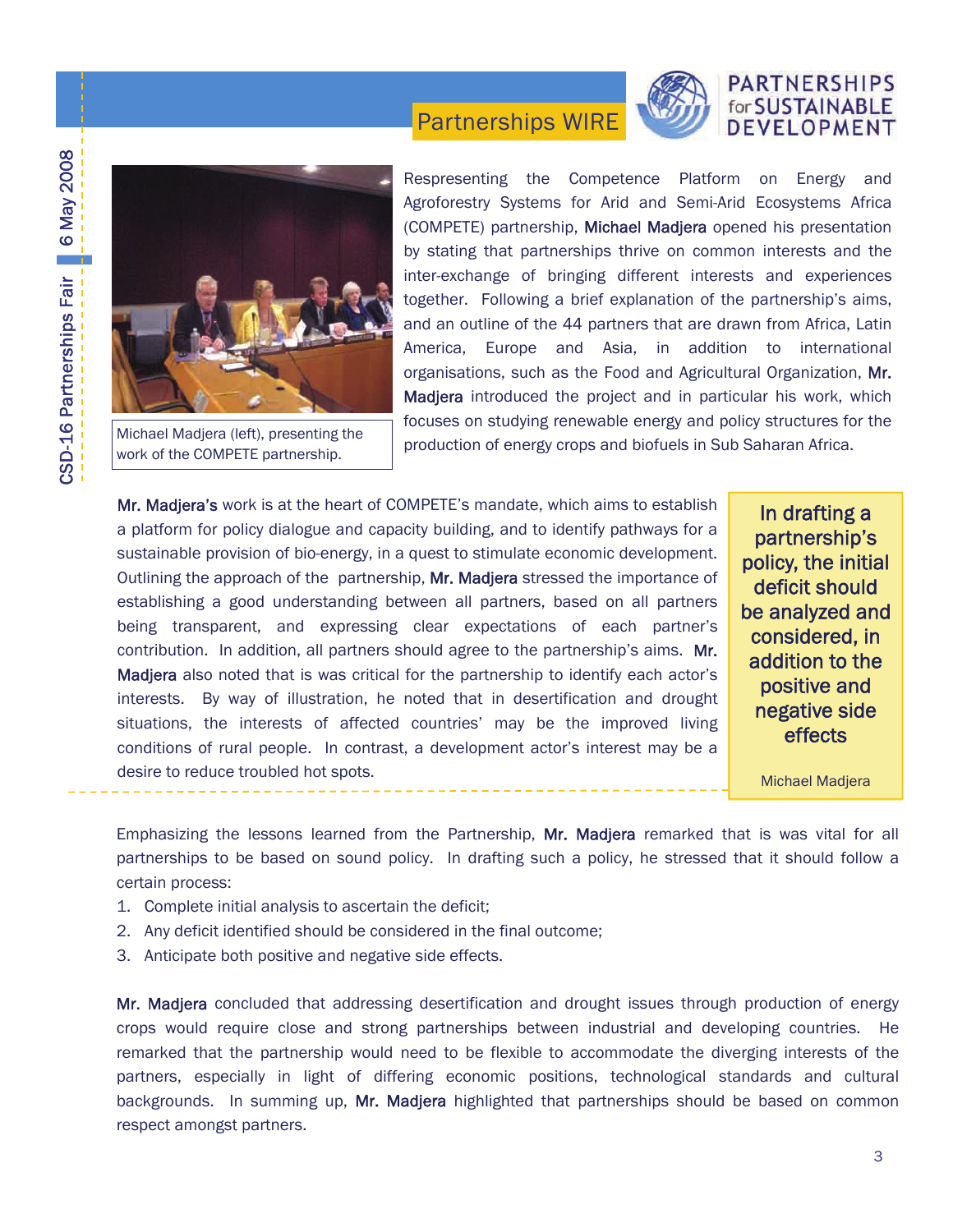

#### **PARTNERSHIPS** for SUSTAINABLE DEVELOPMENT

Mrs. Elisabeth Barsk-Rundquist of The Global Mechanism of the United Nations Convention to Combat Desertification opened her presentation by highlighting the mandate of The Global Mechanism. She drew special attention to the Mechanism's partnership-building work, which helps the Mechanism structure in their dialogue and learning, identify potential sources of funding, and facilitate agreements to finance.

Drawing briefly on the Development Cooperation architecture that places importance on partnerships, in particular, the Paris Declaration, Monterey Consensus and the One UN reform, Mrs. Barsk-Rundquist outlined that partnerships are crucial in addressing desertification and drought issues, as well as the MDGs. She noted the importance of bringing diverse actors together and informed participants that the Mechanism has successfully worked in partnership with the BBC to produce a documentary to mark the International Year of Deserts and Desertification.

**Partnerships** should remember to seek non-traditional partner involvement

> Elisabeth Barsk-Rundquist

Commenting on the different types of partnerships the Global Mechanism pursues, namely; regional partnerships; public-private partnerships; and partnerships based on financing, she stressed the various challenges faced by partnerships, for example: the need to measure effectiveness and the impact of the partnership; and issues concerning, management, governance, coordination, replication, up-scaling, and ensuring the sustainability of a partnership. Drawing on the experience of the Mechanism's partnerships, she put forth various lessons learned, which can be found in Table 2.

Responding to questions from the floor, Mrs. Barsk-Rundquist highlighted that the Global Mechanism has found it challenging to engage the private sector in relation to drought issues. She closed by noting that the private sector was increasingly turning to the UN and other development actors for policy recommendations concerning biofuels, and its sustainability implications.



Elisabeth Barsk-Rundquist gives her presentation on "Partnerships for Financing: The experience of the Global Mechanism of the UNCCD".

#### Table 2: Lessons Learned by the Global Mechanism, Elisabeth Barsk-Rundquist

 $\triangle$  Partnership building and mainstreaming is lengthy, but essential components for resource mobilization and increasing investments;

♦ Patience and perseverance is required when dealing with "land" issues; land issues are not usually "quick win" or "low hanging fruit";

♦ Partnerships require strong advocacy, political will, and country ownership and commitment;

♦ Institutional actors should be proactively involved with the partnership;

♦ Partnerships require strong communication and coordination mechanisms;

♦ Partnerships should remember to seek non-traditional partner involvement.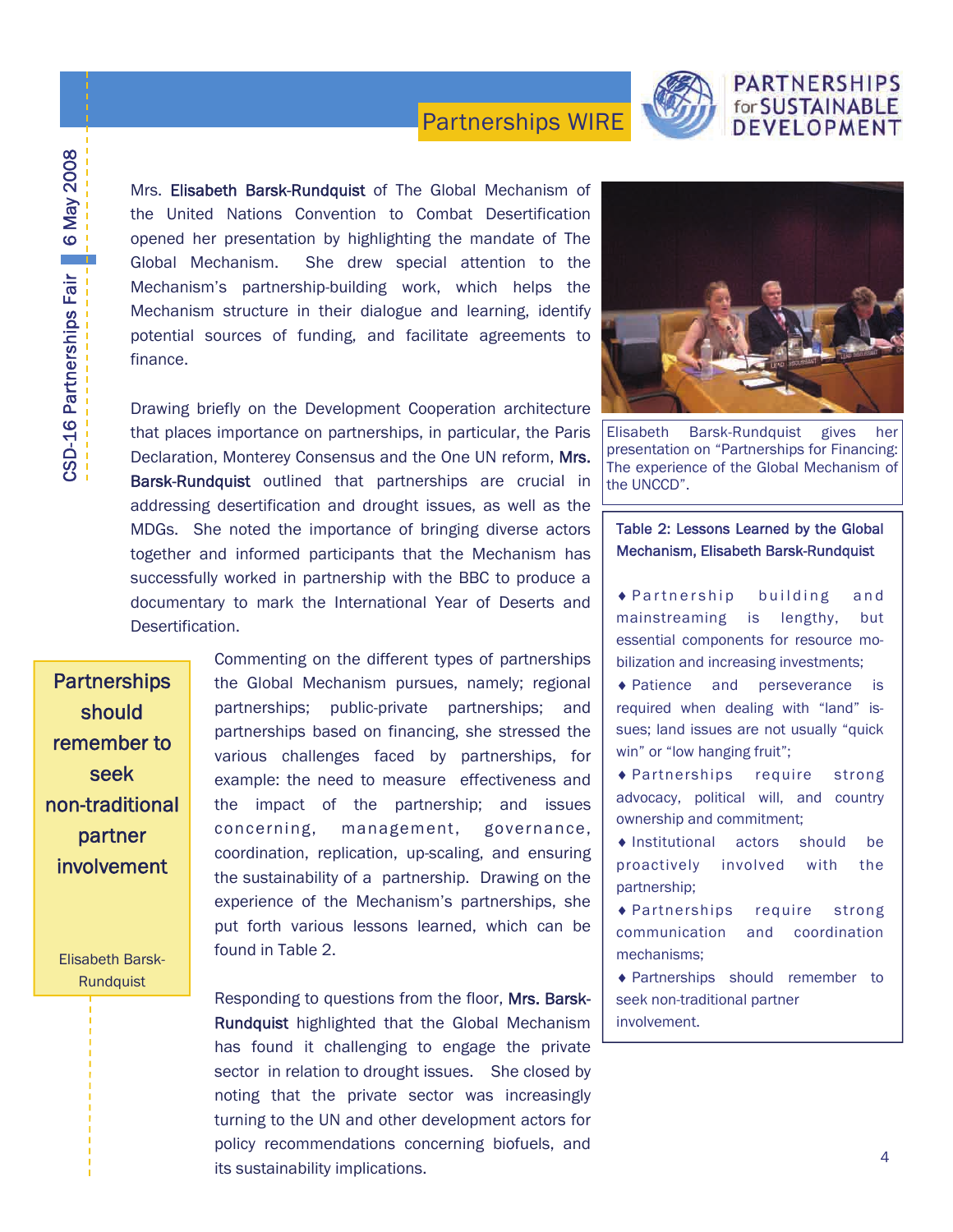

#### **PARTNERSHIPS** for SUSTAINABLE DEVELOPMENT

Ms. Friederike Knabe began her presentation by highlighting how the United Nations Convention to Combat Desertification (UNCCD) works in partnership. In short, the UNCCD pursues partnerships as an implementation tool, and fosters partnerships across all levels, namely; local, national, regional and crossregional. Civil Society actors are integral to the UNCCD partnerships and are active in all three types of partnership pursued by the UNCCD:

- 1. Partnerships with NGOs , e.g. with farmers in dryland regions of Africa;
- 2. Partnerships with networks, e.g. Réseau International des Organisations Non-Gouvernemental Sur Désertification;

3. Multistakeholder partnerships, e.g. Unisféra.

While the work on partnerships requires many common elements, each type of partnership requires a special approach. Using several case studies from Canada, Ms. Knabe noted the main elements that stimulate successful multistakeholder partnerships, which can be viewed in Table 3.

### Civil Society actors are integral to the UNCCD partnerships

Friederike Knabe



Friederike Knabe of UNISFÉRA makes her presentation on why partnerships are critical in addressing desertification and drought.

#### Table 3: Common elements required for Multistakeholder Partnerships, Friederike Knabe

- ♦ Common vision;
- ♦ Equitable partners;
- Capacity strengthening, and sharing of expertise;
- Local adaptation of approaches.

Ms. Knabe noted that considerable effort at the beginning of the partnership formulation was needed to establish the objectives of the partnership. She stressed that it was important for partnerships to be aware of both the challenges and opportunities facing their work, in order to be effective. Highlighting the challenges faced by partnerships, she emphasized that establishing trust and equal participation of all partners are important factors to overcome. Similarly, partnerships based on networks need to ensure that there is intuitional buy-in of the common vision from each actor, and that there are accountability structures imposed. In addition, it is necessary for network partnerships to secure financial independence, and agreement of the transitional path.

Ms. Knabe expressed that there are many benefits and opportunities emanating from partnerships, especially partnerships that deal with cross-cutting developmental issues. Ms. Knabe noted that it was crucial for partnerships to think about their sustainability and set a common strategy that considers the capacity and interests of all partners. This is of primary concern for multistakeholder partnerships. In conclusion, Ms. Knabe remarked that partnerships should adopt a holistic approach, and endeavour to be led from the bottom-up. Partnerships would also benefit from considering the gender dimensions in their processes, and ensure that all affected stakeholders are given opportunities to voice their interests and concerns.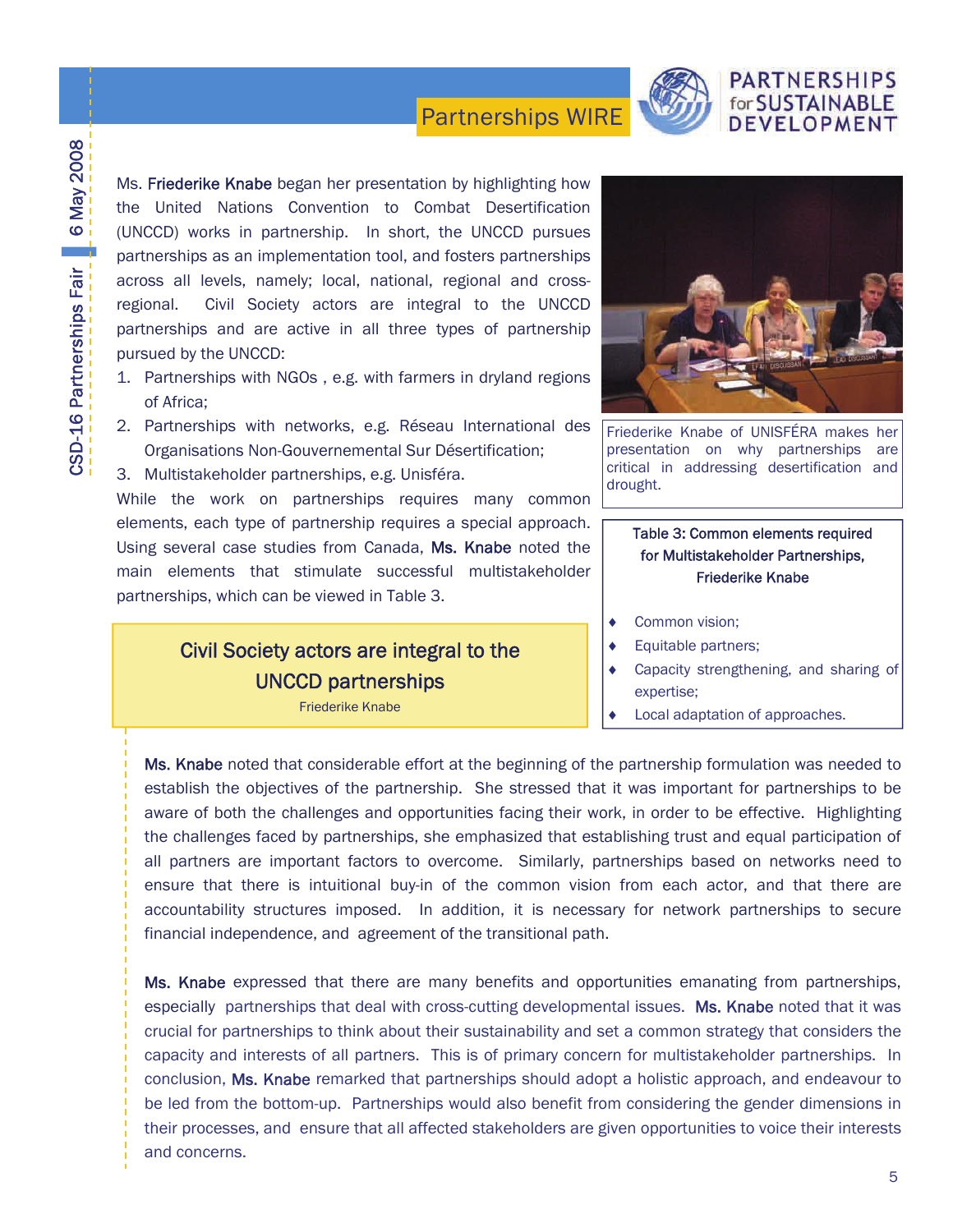

#### **PARTNERSHIPS** for SUSTAINABLE DEVELOPMENT

The first CSD- registered partnership presentation was opened by Douglas McGuire, Coordinator of the International Partnership for Sustainable Development in Mountain Regions (Mountain Partnership) who provided a brief history of the partnership and its evolution. Following, Rosalaura Romeo, Programme Officer of the Mountain Partnership Secretariat explained the Mountain Products Programme, which essentially promotes high-quality mountain products, such as saffron and slow food products, whose production does not harm, but rather protects the local biodiversity. Importantly, production of such products provides an important economic base, which is commonly lacking in these areas. The Mountain Partnership also works with the private sector, namely, Dean's Beans Organic Coffee Company.



L-R: Presenters representing the Mountain Partnership - Pier Carlo Sandei (UNEP), Douglas McGuire (Mountain Partnership), Rosalaura Romeo (Mountain Partnership), Carlos Cattaneo (Ministry of Foreign Affairs, Argentina).

Providing a UNEP perspective, Pier Carlo Sandei explained UNEP's role, which analyses the environmental aspects of activities in mountain regions, as well as carrying out work on the Alpine and Carpathian conventions. In answering why regional conventions are important and why additional activities are

Economic activities in Alpine regions may have to change and diversify, owing to changes in the local temperature

International Partnership for **Sustainable** Development in Mountain Regions (Mountain Partnership)

necessary for mountain regions, Mr Sandei opined that such regulatory frameworks can establish concrete implementation processes. Moving on to tourism issues, he noted that there had been a study carried out by the OECD on the consequences of climate change on tourism in the Alpine region. In short, the study suggested that economic activities in the region may have to change and diversify, owing to significant changes in the local temperature. Lastly, Carlos Cattaneo, representing the Ministry of Foreign Affairs in Argentina, briefed the audience on a regional mountain project in the Andes called the Andean Initiative, which advocates for a more strategic approach to mountain development in the region. Wrapping up the Mountain Partnership's presentation, Douglas McGuire stressed that a cohesive 'mountain approach', with a strong civil society presence is required for addressing mountain issues.

Ms. Ana Maria Arumi from the M. A. Math, a U.N. affiliated NGO began her presentation by outlining the Farmer's Relief Project, a recently registered CSD Partnership for Sustainable Development. She noted the growing number of suicides within the farming population, both in the global North and South, and highlighted that some of the reasons behind this increase were increasing costs of pesticides and fertilizers along with, until recently, decreasing food prices. Emphasizing the speed at which a farmer could go from self-sustainability to significant debt due to the lack of control over weather, disease, government policies, she followed by referring to UN studies which have suggested that the handling of pesticides by farmers could increase the risk of depression, as reports have indicated that pesticides often contain neurotoxins.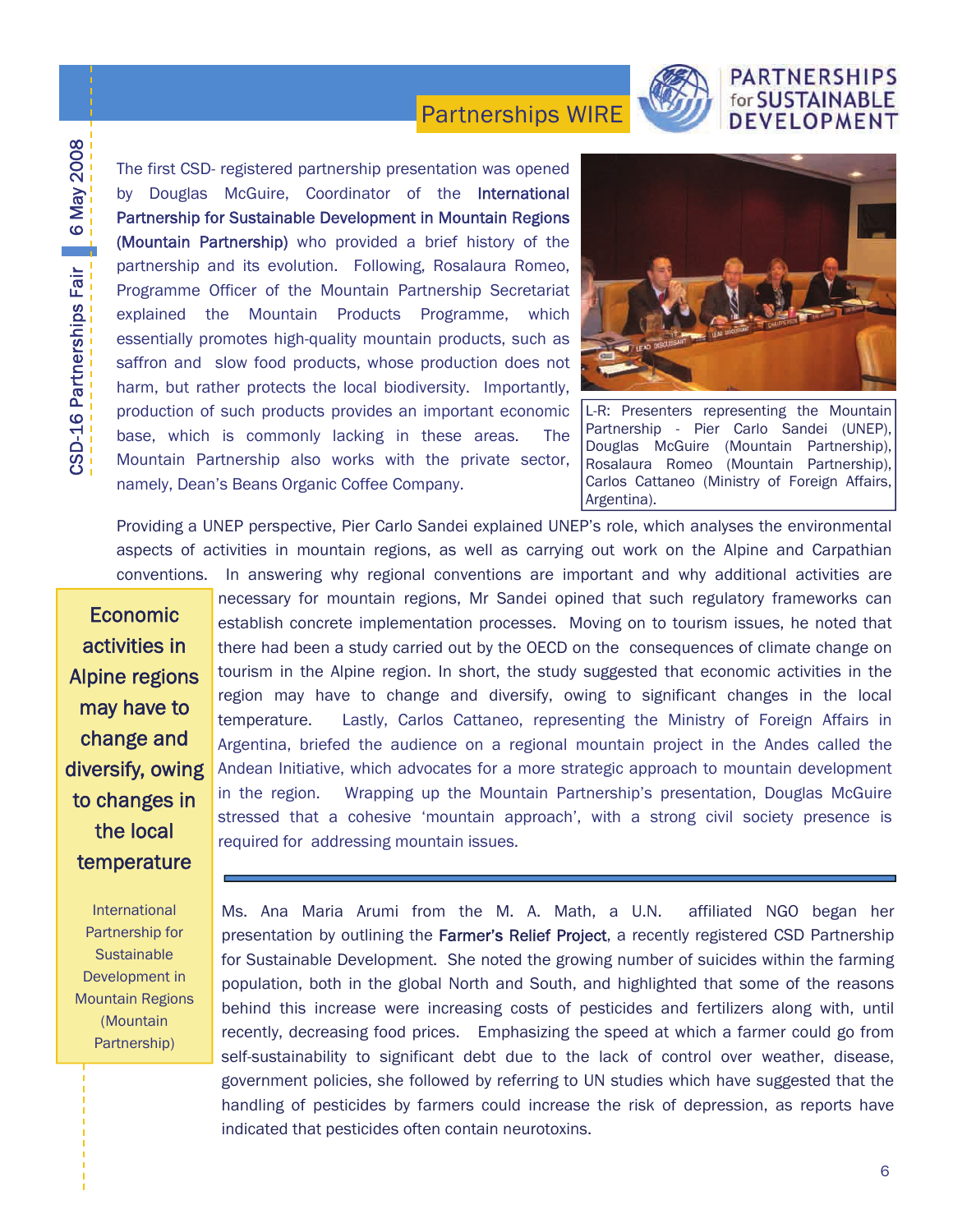

Ms. Ana Maria Arumi (left) from the Farmer's Relief Project, a recent CSD-registered partnership.

A lack of training on the proper handling of pesticides was also put forth as a factor further exacerbating such risk.

**PARTNERSHIPS** for SUSTAINABLE DEVELOPMENT

In response to the issue, the partnership has given stipends to the children of farmer widows, which has enabled them to continue their education. Specific training, tapping into the needs of the local population, in addition to provision of start-up capital, such as sowing machines, have also been offered to widows, in an attempt to help them develop a skill and income. Ms. Arumi stressed the crucial relationship between the government and NGOs in tackling this problem, expressing that it was a politically sensitive issue for the government to tackle alone.

The interaction with NGOs has offered a way for the government to approach the issue, and the partnership arrangement, bringing together diverse partners. This has assisted in fostering awareness among a wide population. Ms. Arumi concluded by expressing her hope that the issue would benefit from greater public awareness during the 16th session of the Commission on Sustainable Development, noting that this issue was not a problem for India alone.

The vulnerability of farmers in the global North and South requires international attention

Farmer's Relief Project



Thomas Gillespie of the University of Illinois, USA, presenting the work of the Ecosystem Health and Sustainable Agriculture (EHSA) partnership.

The Baltic 21 delegation, on behalf of the Ecosystem Health and Sustainable Agriculture (EHSA) partnership offered a lively presentation on the situation of the Baltic Sea, highlighting both the environmental achievements made in the region, as well as the problems that are still to be tackled, such as eutrophication. The Baltic University Programme is a network of 220 universities and institutes of higher learning, comprising of 14 countries in the Baltic Sea Basin; 14 regional centres with activities in the fields of education; and research, information and outreach activities. The main aim of the Baltic 21 Agriculture Sector is education

and training, and a new educational course at the university level on sustainable development, agriculture and ecosystem health is presently being developed.